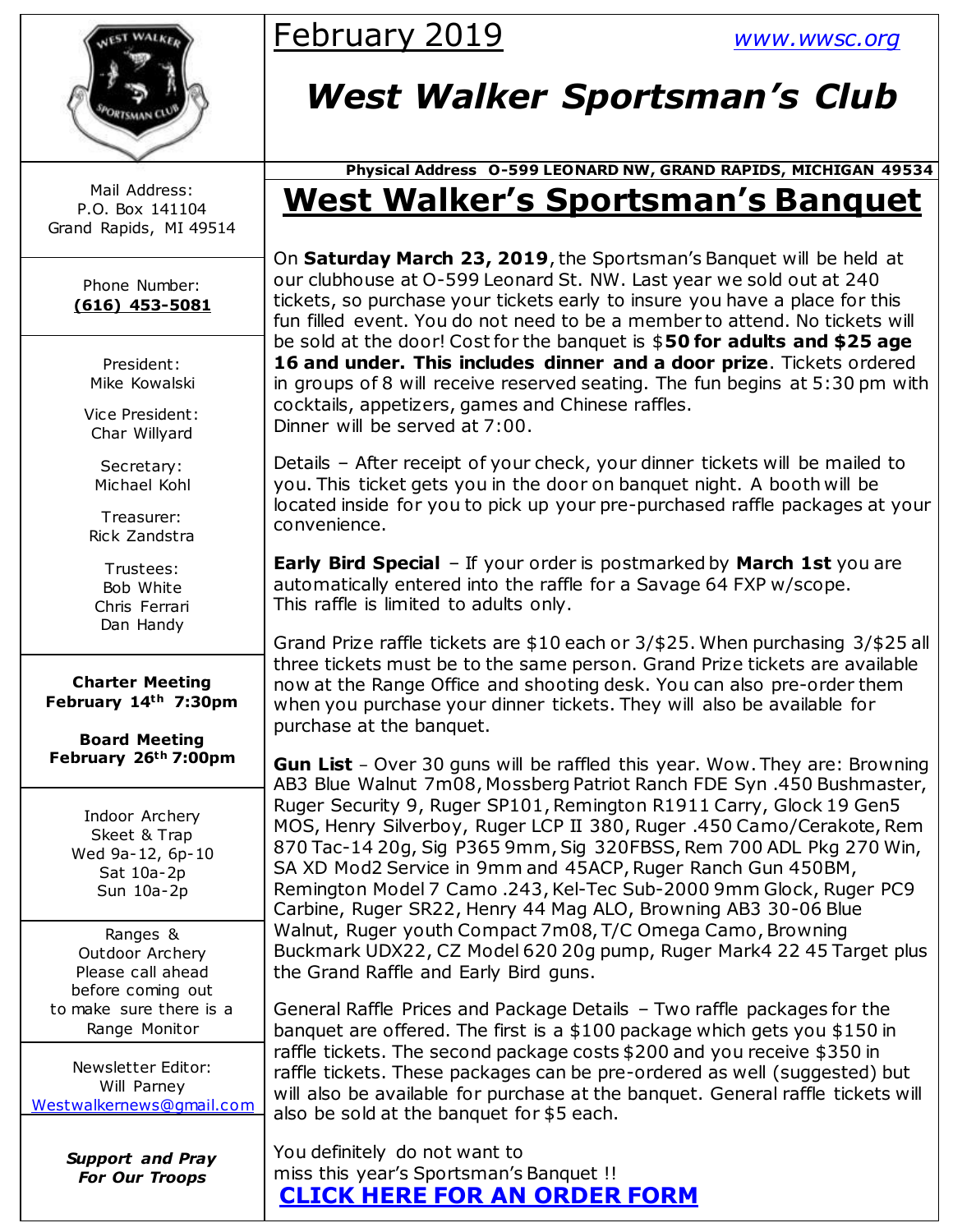

**Remington 1911 R1 Carry Commander Item Number ERPC96335 MSRP \$1,067.00**

Tickets are \$10.00 each or 3 for \$25.00, available at the range office, shooting desk or mail your check to: WWSC PO Box 141104 GR, MI 49514 with the  $#$  of tickets and name of the person the tickets are for. Tickets purchased as 3/\$25 MUST be to the same person.

Drawing to be held Saturday, March 23, 2019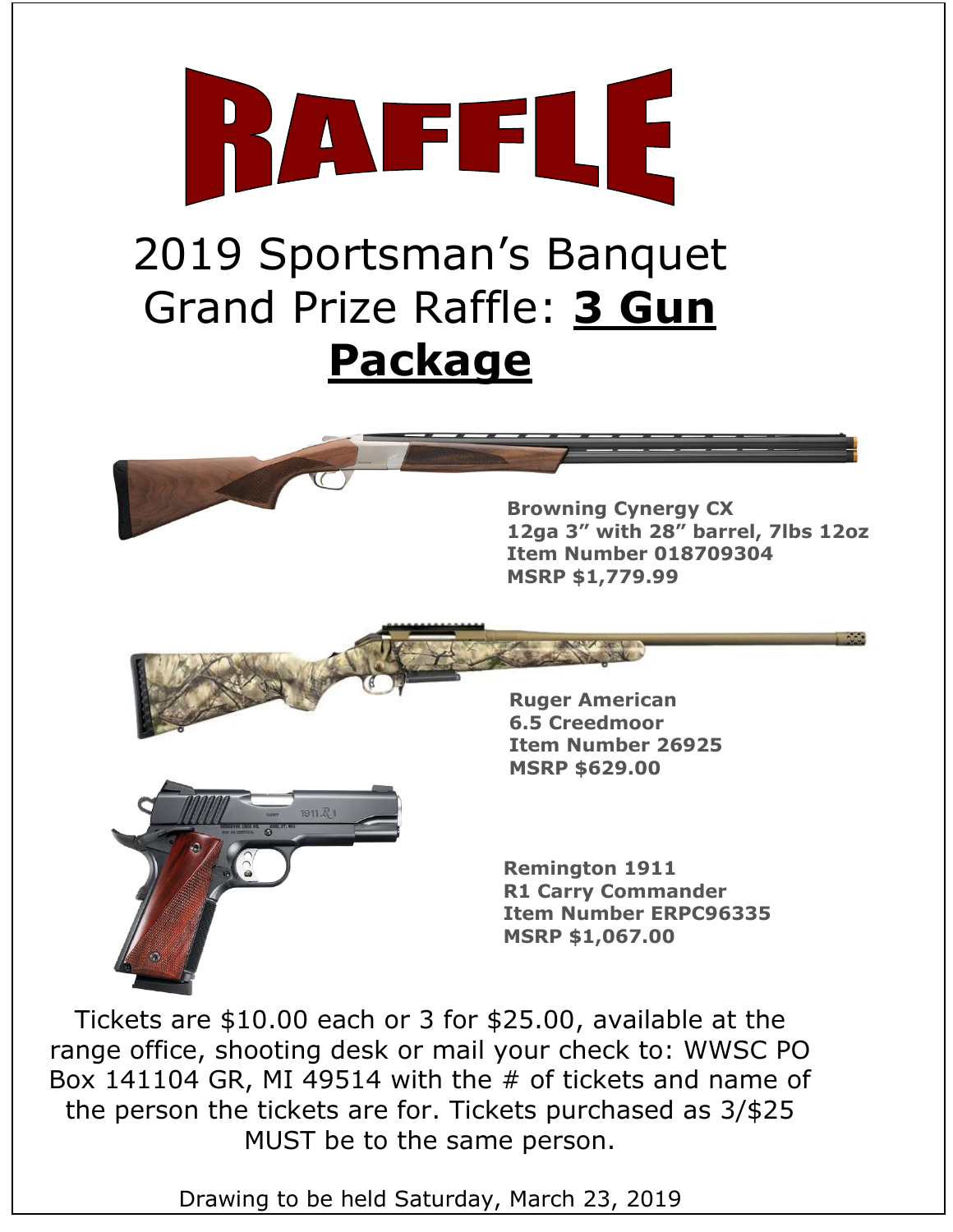# **Friends of West Walker Sportsman's Club a 501 (c) (3) non-profit organization.**

**The Friends of West Walker Sportsman's Club aka FOWWSC organization has been established as approved by unanimous vote of the Board of Directors for West Walker Sportsman's Club aka WWSC in January 2018.** 

**FOWWSC was officially granted the non-profit 501c3 status with a TAX ID # by the State of Michigan in 2013 to allow tax deductible donations to all those that wish to contribute to the organization. The purpose of such would be to raise funds on a tax favorable basis, apply for grants, and solicit contributions that will be tax deductable from individuals, big and small businesses, and manage bequests through wills and trusts, etc.**

**FOWWSC officers are: Chair - Jim Rosin, Treasurer – Rich Vander Meer, Secretary – Denny Fuller, and Directors – Troy Potter , Tom Myers, and Pat Murray. The committee will meet as needed, or a minimum of twice per year.** 

### **FOWWSC Mission Statement:**

*"The mission of FOWWSC is to introduce, educate and promote conservation of our natural resources with emphasis on the outdoor sports of hunting, fishing, archery, shooting and wildlife habitat management to the youth, women, and physically challenged of Michigan".*

**100% of any contribution supports our mission as the Board of Directors (officers) are voluntary and receives no compensation from FOWWSC or WWSC.**

**Annually FOWWSC Officers send out donation request letters to businesses and organizations in the State and locally to help off-set rising costs for the WWSC annual Sportsman's Banquet held in March.** 

**Notice to all WWSC Charter, Associate Members and others reading this newsletter: Anyone wishing to donate to Friends of West Walker Sportsman's Club as a tax deduction and/or promotion for the mission described above please notify: Jim Rosin 616-250-0395 o[r jimrosin@comcast.net](mailto:jimrosin@comcast.net) Rich Vander Meer 616-292-068[1 rlvandermeer@comcast.net](mailto:rlvandermeer@comcast.net) We will forward a receipt to you for the tax deduction.**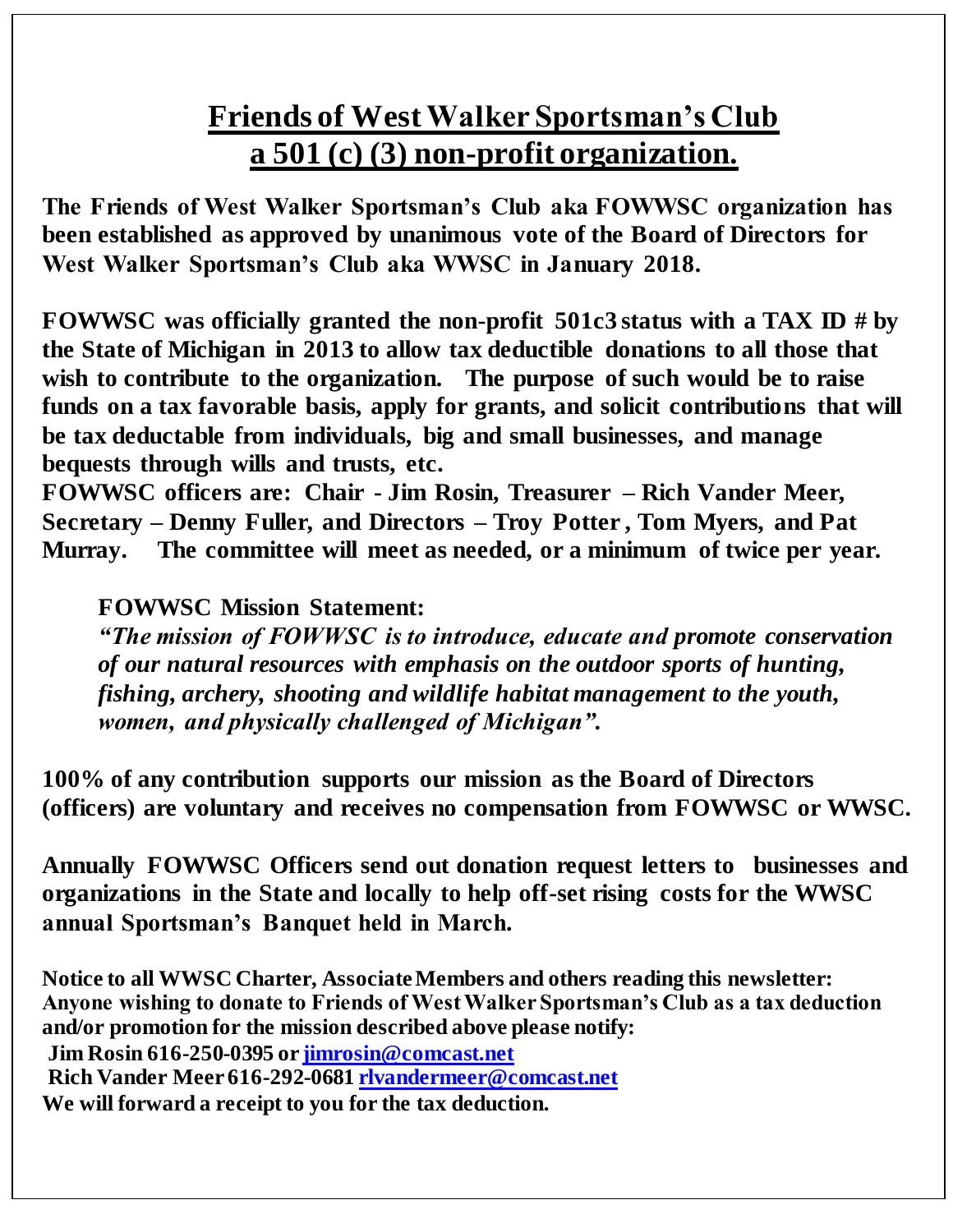### **DUCKS AND COLD AIR DO NOT MIX**



We twelve had much fun with the targets for the Chinese New Year. The pigs were great at bouncing around. Sadly, the extreme cold took its toll on our Chinese rubber ducks, they shattered, I was amazed at the folks that were willing to go for the small pieces left and hit them. Dinner consisted of egg rolls, stirred fried rice, steamed rice, sweet and sour chicken, beef and broccoli, plus fortune

cookies. I put everyone to work cooking something so we could get it all done at once and serve it hot. I love the way our members always are willing to go with the flow.



The winners this month were 1st: Paul Carlson, 2nd: Kosuke Kinumatsu, 3rd: Michael Kohl.

I want to thank Michael Kohl for acting as our RSO. He and Richard Grime were also wonderful and helping to clean up the kitchen after our feast



. (Amy and Richard Grime ready to shoot)

Come join us next month for Cupids Pistol Partners. I'll have Valentine rubber ducks and stuffed Love Bugs for us to shoot at.

Submitted by: Gloria Von der Heide

# **Cupid's Pistol Partners** \$10 **Saturday February 16, 2019** 3:00 PM



Bring your pistols and 50 rounds 5 3D targets / 10 shots at each All calibers welcome.

Iron sites only please. Round nose only. No hollow point or wad cutter No magnums or rifle calibers allowed.

> **DINNER MENU Hamburgers French Fries Baked Beans Dessert**

After the shoot, join us at the club house for a free dinner, awards, games and prizes.

No need to pre pay, but food and prizes will be purchased, so take your reservation seriously. Sign up at club house or range office or call range office 453-5081 or Gloria Vonderheide 454-7454 g\_vonderheide@yahoo.com Sign Up Deadline Sunday 2/10/2019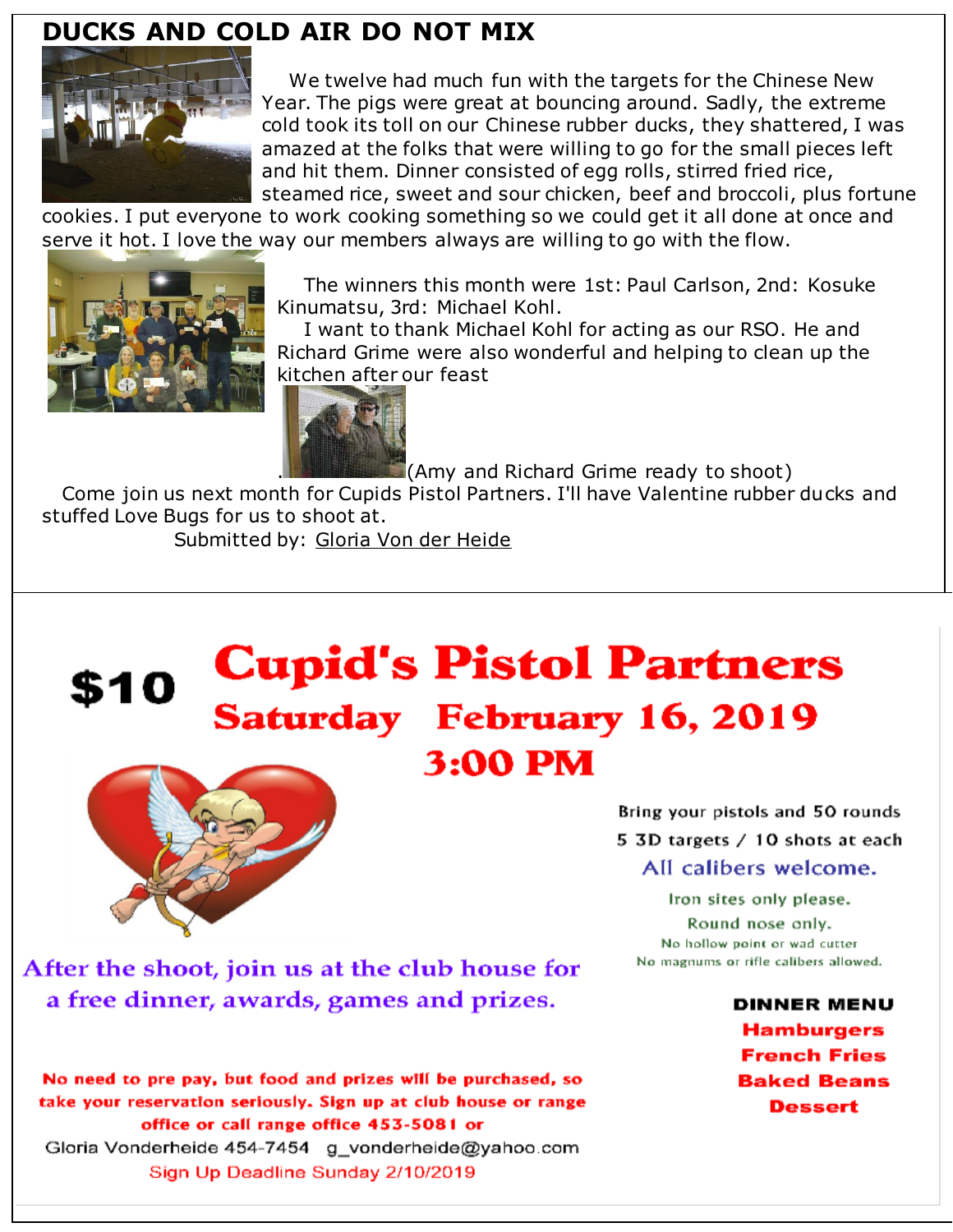### **West Walkers' Kitchen**

The kitchen will be open as follows: **Saturday lunch will be from 11:30 – 12:30 2/3 HOT DOGS AND CHIPS 2/10 GRILLED CHEESE AND TOMATO SOUP 2/17 HAMBUGERS AND CHIPS 2/24 SLOPPY JOES AND CHIPS**



**Sundays breakfast 9:30-NOON PANCAKES EGGS HASHBROWNS SAUSAGE FRENCH TOAST**

#### **VOLUNTEERS NEED FOR SATURDAY LUNCH SERVICE**

2 HOURS SHIFTS, 11:00 AM TO 1:00 PM. SET UP, COOK AND SERVE FOOD, THEN CLEAN UP. TRAINING AND PROCEDURE MANUAL WILL BE PROVIDED. CONTACT GLORIA VON DER HEIDE AT (616) 454-7454 O[R G\\_VONDERHEIDE@YAHOO.COM](mailto:g_vonderheide@yahoo.coM)

**Be sure to thank Brian Troutman, Ken Westveer, Jeff Reynolds, and Harold Ritsema & his grandchildren, they have all helped out in the Kitchen this month and their help is very much appreciated,**

### **Changes to MI CPL Renewal Process**

**Effective 30 November 2018 you can now renew your Michigan CPL online. When you are sent your CPL renewal letter it will contain a PIN which is used at the state website www.michigan.gov/CPLrenewal. You will need your PIN, CPL number, MI state ID, an email address, and your credit card for the \$115 processing fee. They will use your state ID photo on record, and they have 45 days to get your renewed CPL mailed to you. Keep the printed receipt until you get the replacement CPL as this can be used as your new CPL in case they fail to get the new one to you in a timely manner. Please note that you can renew up to six months in advance, but you will then carry BOTH licenses until the old one expires. It is not required to carry the new one until the old one expires, but if you carry concealed without your current CPL on your person then it is a crime and will result in suspension of your CPL. If you missed applying for your renewal prior to the expiration of your old one - don't panic. First, stop carrying concealed or engage in any of the other privileged activities. Second, if it has been less than a year since it expired you can contact the county clerk to have them issue you a PIN and then you can simply renew online. If it has been over a year since your CPL expired, then you must start from the beginning and take a new qualifying class and then apply for a CPL. If you have any questions, please send them to [Instructor@tommygunstraining.com](mailto:Instructor@tommygunstraining.com)**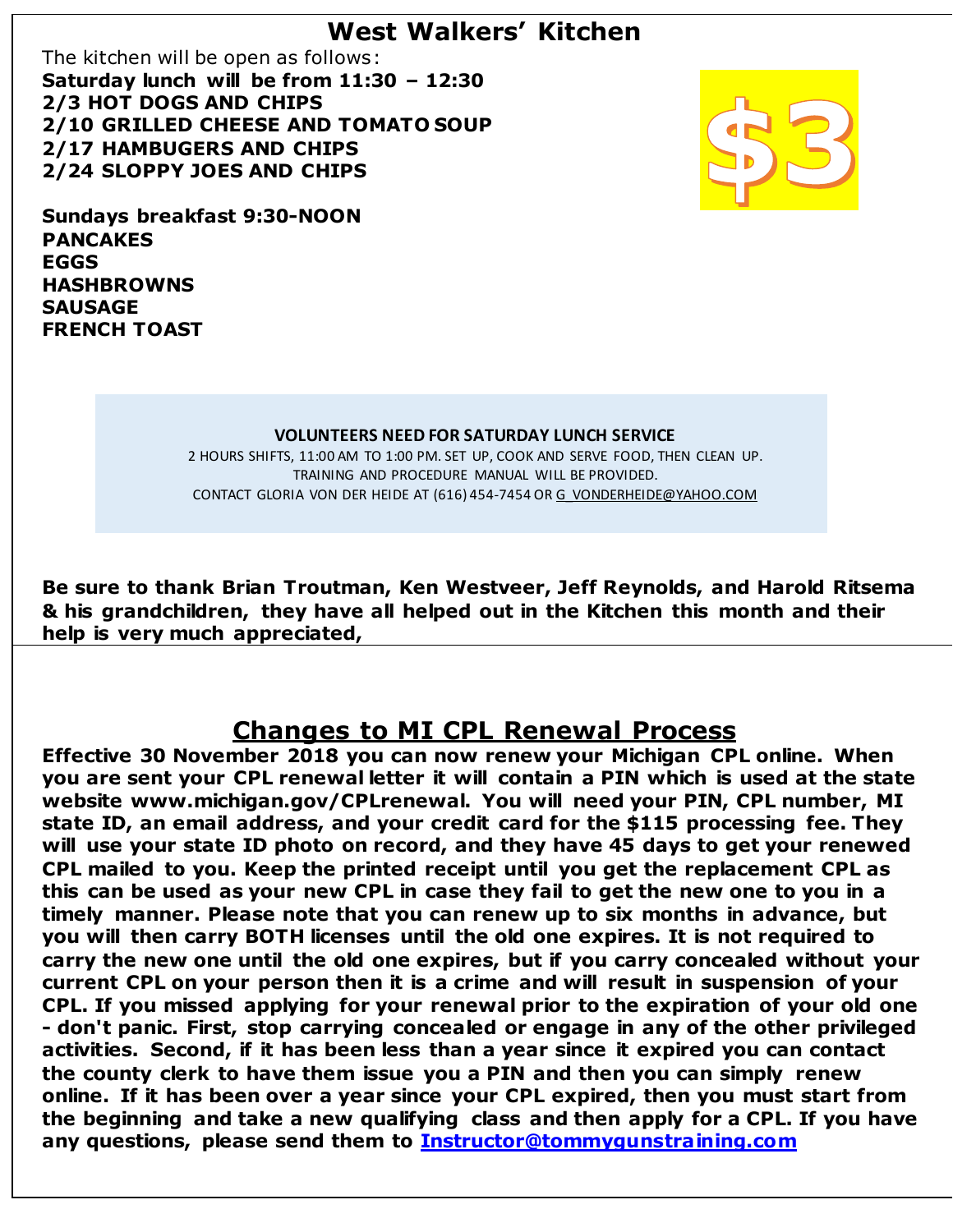### **TOMMYGUNS TRAINING:**

Tom O'Brien Chief Range Safety Officer, Instructor

> Classes available in west Michigan for: CPL Range Safety Officer Introduction to the handgun Family firearm safety

616-920-1701 tommygunsmi@gmail.com http://TommygunsTraining.com

**Did You Know that WWSC is a non-profit organization that is run by Charter Members who volunteer their time? We are always looking for good people who are interested in becoming Charter Members to help us keep this club open. If you are interested, please speak with any Charter Member for more information**

## **Like us on Facebook**



## **Click the icon**

#### **Februar[y](https://creativecommons.org/licenses/by-sa/3.0/) Range Hours Feb 1 – 15 Mon – Sat: 9:00am – 6pm**

**Sundays: 10:00am – 6pm Feb 16-28 Mon – Sat: 9:00 – 6:15pm Sundays 10:00am – 6:15 [Link for range rules](http://www.wwsc.org/img/ranges/RangeRules.pdf)**

### **\*\*ATTENTION\*\***

### **Due to staffing issues , Beginning March 1st, Sunday range hours will be 10AM-2PM till further notice. Thanks Range Committee.**

Range officers are needed for 4-5 hour shifts. Weekends are in greatest need of officers. No experience needed. We will train. . Officers receive a free membership for 100 hours worked. Any officer that works 2 shifts a month is granted access to the indoor range. For more information contact Fran Handy 616-443-0668. Or send email to [wwscrangecommittee@gmail.com](mailto:wwscrangecommittee@gmail.com)

| <b>2019 Big Gun Raffle Winners</b> |                                                       |                             |                               |  |  |  |  |  |  |
|------------------------------------|-------------------------------------------------------|-----------------------------|-------------------------------|--|--|--|--|--|--|
| <b>Jan</b>                         | <b>Ruger LCR 9mm</b>                                  | <b>Mitch Farran</b><br>#145 |                               |  |  |  |  |  |  |
| <b>Feb</b>                         | T/C Impact 50cal Muzzleloader Camo w/ scope package   |                             |                               |  |  |  |  |  |  |
| Mar                                | Springfield XDE 9mm pkg                               |                             |                               |  |  |  |  |  |  |
| Apr                                | <b>CZ 455 Tactical 22LR</b>                           |                             |                               |  |  |  |  |  |  |
| May                                | Ruger Security-9 9mm Luger & Ruger EC9s 9mm Luger (2) |                             |                               |  |  |  |  |  |  |
| Jun.                               | <b>Ruger AR-556 5.56 NATO</b>                         |                             | <b>TICKECTS ARE \$60</b>      |  |  |  |  |  |  |
| Jul                                | Glock 19X 9mm                                         |                             | <b>DO YOU HAVE YOURS YET?</b> |  |  |  |  |  |  |
| Aug                                | Beretta A300 Outlander Synthetic 12g                  |                             |                               |  |  |  |  |  |  |
| <b>Sep</b>                         | <b>Springfield XDM 9mm</b>                            |                             |                               |  |  |  |  |  |  |
| Oct                                | Beretta A300 Outlander Sporting 12g                   |                             |                               |  |  |  |  |  |  |
| Nov                                | Springfield 1911 Range Officer .45 ACP                |                             |                               |  |  |  |  |  |  |
| <b>Dec</b>                         | Savage Model 12 Long Range 6.5 Creedmoor              |                             |                               |  |  |  |  |  |  |